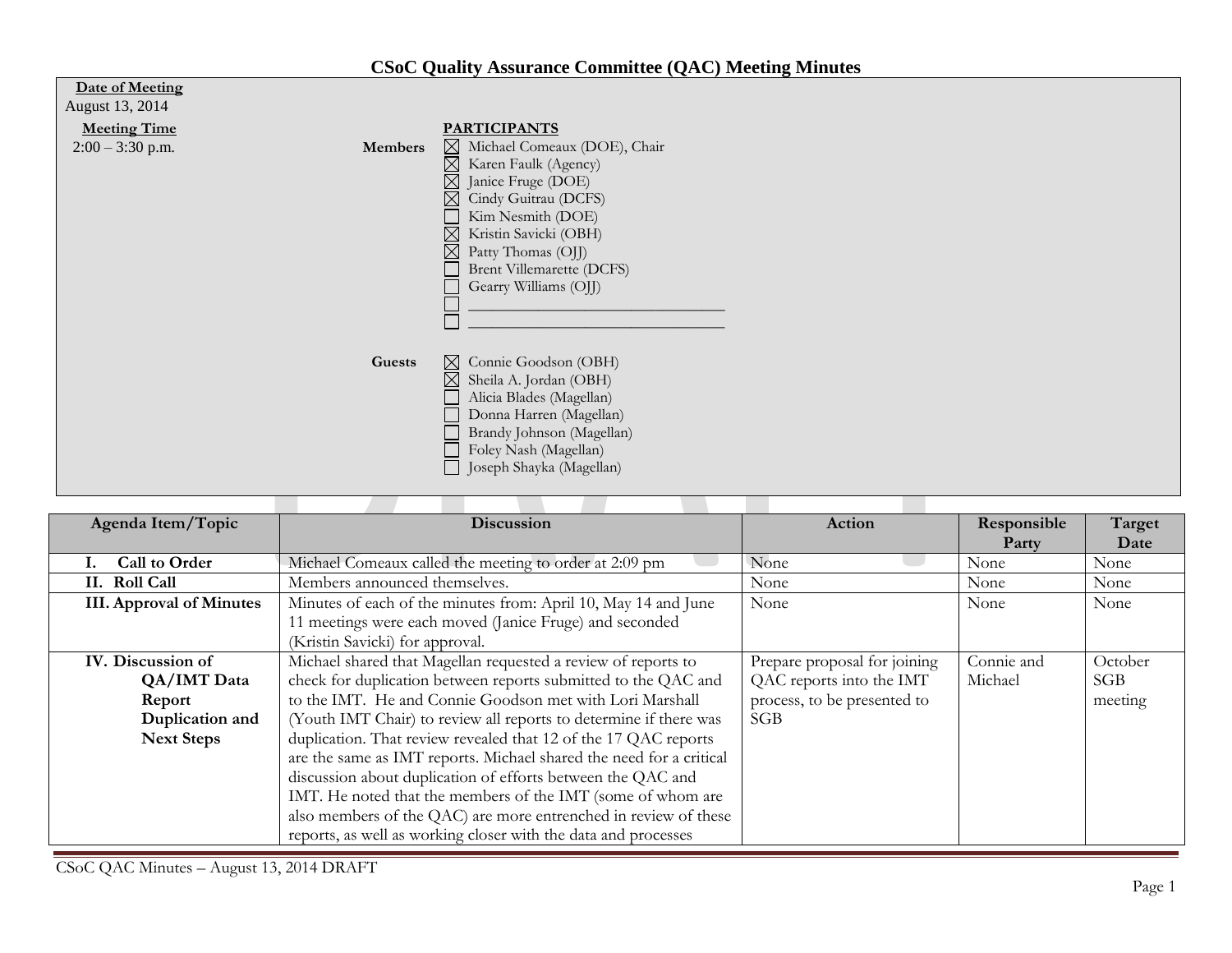| Agenda Item/Topic                                       | Discussion                                                                                                                                                                                                                                                                                                                                                                                                                                                                                                                                                                                                                                                                                                                                                                                                                                                                                                                                                                                                                                                                                                                                                                                                                                                       | Action                   | Responsible<br>Party | Target<br>Date |
|---------------------------------------------------------|------------------------------------------------------------------------------------------------------------------------------------------------------------------------------------------------------------------------------------------------------------------------------------------------------------------------------------------------------------------------------------------------------------------------------------------------------------------------------------------------------------------------------------------------------------------------------------------------------------------------------------------------------------------------------------------------------------------------------------------------------------------------------------------------------------------------------------------------------------------------------------------------------------------------------------------------------------------------------------------------------------------------------------------------------------------------------------------------------------------------------------------------------------------------------------------------------------------------------------------------------------------|--------------------------|----------------------|----------------|
|                                                         | which are the subjects of the reports. Michael shared that this<br>duplication of efforts calls for a determination of the real need for<br>the QAC since the IMT and its process is more developed; and<br>that the IMT may be able to add a "quality" piece to its review.<br>There was discussion among members about the real need for 2<br>separate committees reviewing so many of the same reports.<br>Connie shared that the decision to "release" the QAC would be<br>one made by the State Governance Board, but only after<br>presentation of a rationale on the duplication of efforts. Michael<br>noted that is the QAC was joined in the IMT, both compliance<br>and quality could be addressed in one venue.<br>There was a motion (Patty Thomas) and second (Janice Fruge) to<br>propose joining of the QAC reports into the IMT process to avoid<br>the duplication of efforts, thus removing the need for a QAC. The<br>members approved the motion.<br>Connie advised that the SGB process would require that the<br>proposal be presented at the next SGB meeting (October 23); and<br>then a vote for approval would happen at the next meeting<br>(January 2015). Until the time approval is granted, the QAC<br>should proceed, as usual. |                          |                      |                |
| V. Review of Quality<br><b>Measures Data</b><br>Reports | There are no outstanding reports to review at this time                                                                                                                                                                                                                                                                                                                                                                                                                                                                                                                                                                                                                                                                                                                                                                                                                                                                                                                                                                                                                                                                                                                                                                                                          | None                     | None                 | None           |
| VI. Public Comment                                      | None                                                                                                                                                                                                                                                                                                                                                                                                                                                                                                                                                                                                                                                                                                                                                                                                                                                                                                                                                                                                                                                                                                                                                                                                                                                             | None                     | None                 | None           |
| VII.<br>Adjournment                                     | The members agreed there was not need of a September meeting,<br>as new reports would not be issued until after the usual September<br>meeting date, so the September meeting would be cancelled; and<br>meetings would resume with the already-scheduled October 8th<br>date.<br>The meeting was adjourned at 2:48pm                                                                                                                                                                                                                                                                                                                                                                                                                                                                                                                                                                                                                                                                                                                                                                                                                                                                                                                                            | Cancel September meeting | Sheila               | Immediately    |

## **CSoC Quality Assurance Committee (QAC) Meeting Minutes**